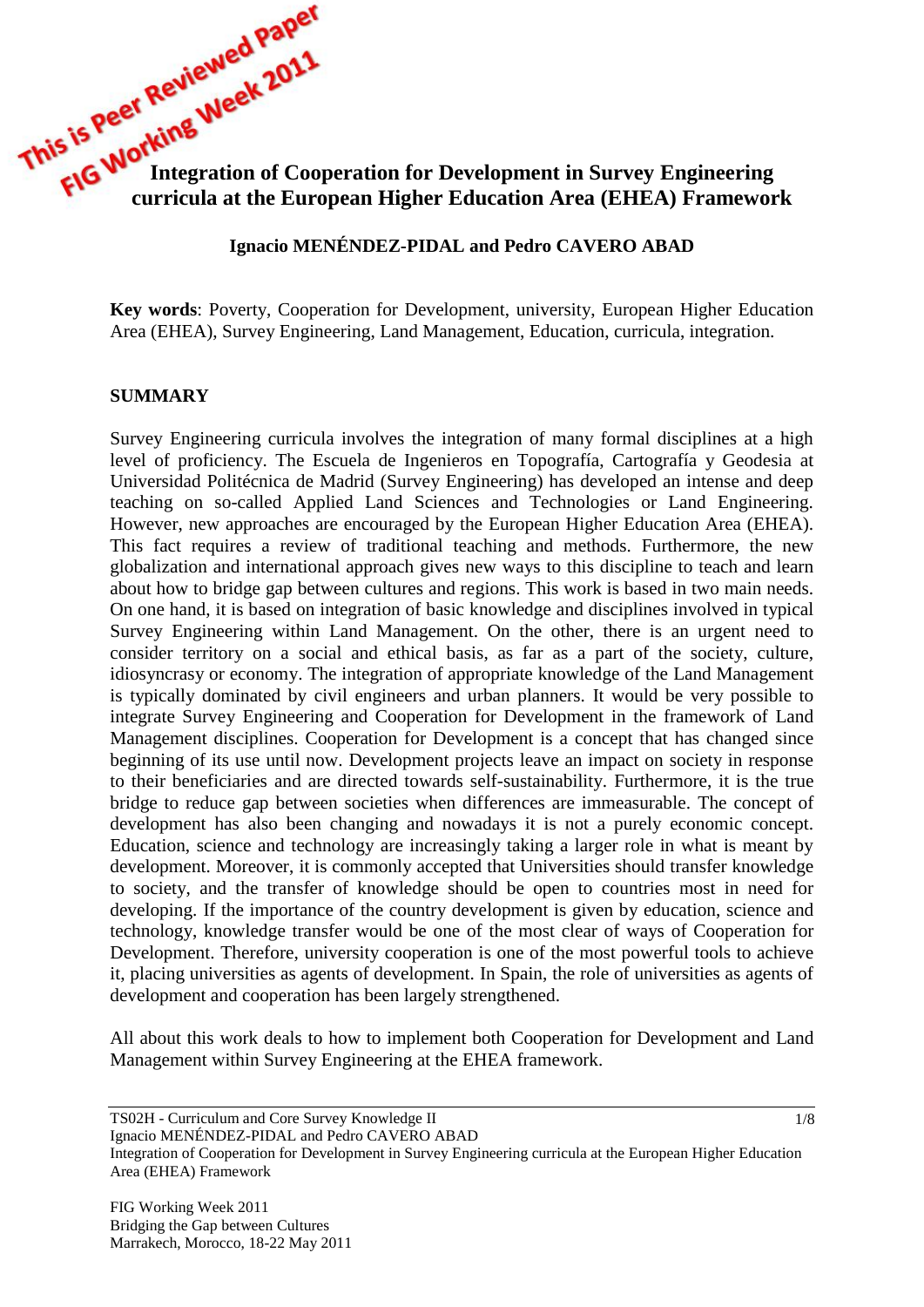# **Integration of Cooperation for Development in Survey Engineering curricula at the European Higher Education Area (EHEA) Framework**

# **Ignacio MENÉNDEZ-PIDAL and Pedro CAVERO ABAD**

# **1. SCIENCE AGAINST POVERTY**

It was held recently in Spain, under the chairmanship of the Kingdom of Spain, a Conference meeting in La Granja, Segovia, called Science and Poverty, on last 8-9 April 2010. If there is anything that can exemplify the contrast between the developed world and the undeveloped one are precisely the concepts of Science and Poverty. Consequently, these different poles science and poverty could be crucial for creating of cultural bridges, economic and social in order to close both real worlds. The contribution of all sciences is necessary to remove poverty.

Science itself, conceived as a structured and systematic knowledge, can not be an effective tool for poverty reduction. However social sciences can play a role on this matter by creating incentives for researchers to transfer scientific attention to relevant social problems; building partnerships and developing long term relationships between scientists and decision makers.

For example, problems related to climate change and access to renewable energies; health; nutrition and agriculture; water and sanitation and education and training are being approached by two different point of view: social-political one and scientific one. So that, research and innovation could contribute to answer these poverty issues because they are closing gaps in knowledge and technology.

Like the FIG Congress subject explains: "the changes in current world and the importance of cultures and understanding the differences in different parts of the world including professional development, traditions and legislation at the same time when the world is more harmonised with common standards and global markets".

It can be summarised like teaching and learning (university education) could help to transfer knowledge and technology to poverty countries societies. Cooperation for development should be learnt and taught in this context.

### **2. COOPERATION ROLE**

University cooperation programmes are essential for this bridging approach. Cooperation means work together, learn together, and develop together. So that, people is an essential asset for that cooperation. But also, education is one of the basic foundation pillars for bridging, especially higher education at university. Unfortunately, the real world shows us not private promotion is not enough to push cooperation and political and governmental roll is required to meet success, basically due to the social and political society structure. The public sector has an important role to participate in creating regulations and flexible atmosphere favourable to knowledge and technology transferring and in supporting transparency in technology markets, furthermore, in avoiding for market malfunction. Following discussions at the "Science

TS02H - Curriculum and Core Survey Knowledge II

Ignacio MENÉNDEZ-PIDAL and Pedro CAVERO ABAD

Integration of Cooperation for Development in Survey Engineering curricula at the European Higher Education Area (EHEA) Framework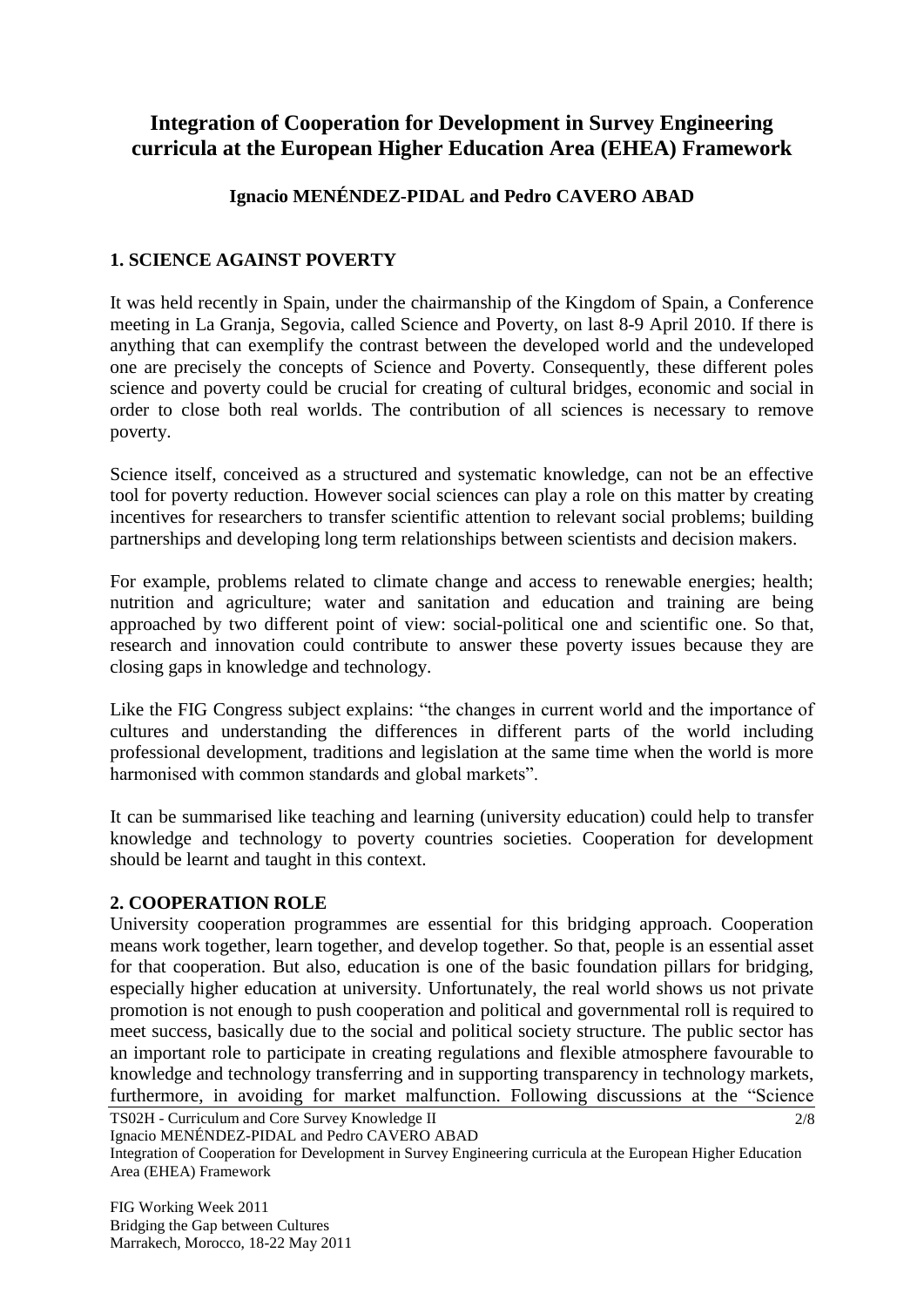against Poverty" Conference: "*Open innovation, a true bottom-up revolution and sustained long term research programmes need to be properly set to create a good environment for knowledge interaction*."

One of the most important mutual benefits between private and public bodies is based on efficient use of resources. The uses of resources are not only related to the energy or water, but to the land and its management. The land is the framework of rest of resources and the field in which resources reach more efficient use. However, it is not enough the Land Management like technology or science. It is necessary an ethical ingredient. Cooperation for Development implies to promote a new asset which is the ethical side of R&D on poverty.

# **3. UNIVERSITY AND COOPERATION FOR DEVELOPMENT**

Education has a strong responsibility from our point of view. It is about the fight against social exclusion and poverty, by using new and free of charge or low-cost technologies and innovative methods. There is a need for researching in education and for training in order to contribute to strategy. Two discussed aspects are involved.

Involvement of universities is based on two arguments. First one, the social university role and their commitment to solidarity, based on academic, scientific and student communities for participating in Cooperation for Development tasks. Second one, the universities have knowledge skills and experience to improve the living conditions and contribute to the society development.

Cooperation for Development is focused on wide complex, differentiated and heterogeneous range of actions. It requires a clear institutional vision in order to be accurate in a framework of many specific actions without big impact.

Under these circumstances, the Spanish university meets next challenges:

- Training and qualification of human resources.
- Scientific and technological research on priority issues for Development.
- Distribution and transferring of knowledge and technologies.
- Analysis, diffusion and consciousness of Development issues and international cooperation.
- Training of technicians and managers on Cooperation for Development.

These challenges are also supported unequivocally within Master Plan for Spanish Cooperation 2009-2012 (*Plan Director de la Cooperación Española 2009-2012*), Ministry of Foreign Affairs and Cooperation, Government of Spain.

# **4. EDUCATION FOR DEVELOPMENT AND EUROPEAN HIGHER EDUCATION AREA (EHEA)**

Education for Development can be defined as all educational activities related to training university teachers and students in Cooperation for Development. This set of actions has evolved from the assistance, critical development, and helpful education and, most recently, Education for Sustainable Development. The immediate future is based on the Global

```
Ignacio MENÉNDEZ-PIDAL and Pedro CAVERO ABAD
```
Integration of Cooperation for Development in Survey Engineering curricula at the European Higher Education Area (EHEA) Framework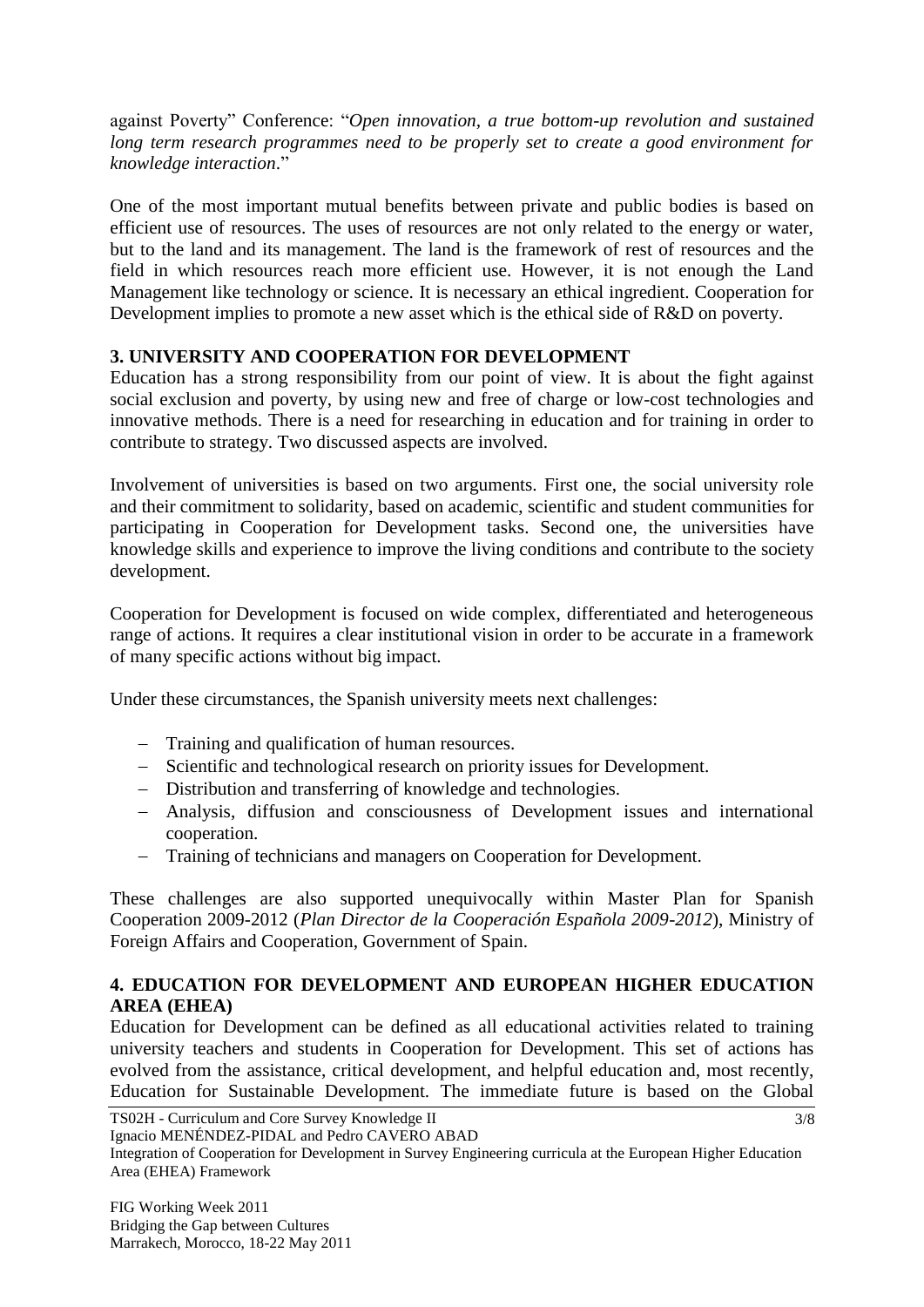Education for Development. This last challenge is defined as education for global citizenship, including cosmopolitan citizenship education. That is, membership of a universal community of people where the essence is the human condition and ethics is based on values of human rights. And, of course, this concepts (sustainability, citizenship, globalness, from the point of view of Land Management, where

Implementation of the new European framework for education, European Higher Education Area (EHEA), recently implemented in Spain allows formal changes which give us possibility to improve on Cooperation for Development and Education for Development.

It is well known EHEA is based on skills (specific, general instrumental, interpersonal) that permit a variety of new capabilities. We would like to articulate the most significance for our subject: interdisciplinary teamwork, working in an international context, interpersonal relationship skills, recognition of diversity and multiculturalism, critical thinking, ethical commitment, independent learning, adapting to new situations, creativity, leadership, knowledge of other cultures and customs, initiative and commercial character, motivation for quality, sensitivity to environmental issues, etc.

University offers a multiple ways to promote the Education for Development like formal training (subjects in degrees and postgraduate qualifications, practice public or private entities, projects...), training (teachers, volunteers, seminars, exhibitions, theme days, etc) and R&D+I (from projects to master and doctoral theses, publications, research groups, etc). Nowadays, Universidad Politécnica de Madrid is offering two ways on formal training: Graduate on Cooperation for Development and Master on Technology for Human Development and Cooperation (*Tecnología para el Desarrollo Humano y la Cooperación*)

### **5. SURVEY ENGINEERING AND MASTER IN GEODETIC AND MAPPING ENGINEERING**

Topography studies in Spain have their origin in the creation, in 1954, the School of Survey Engineering, Ministry of Education. The motor of this institution building is the Geographic and Cadastral Institute (*Instituto Geográfico y Catastral),* a public body which needs to get technical staff trained and educated. First official staff was called National Body of Surveyors Assistants Geography and Cadastre and they are the geographical base for Land Management.

On the 1st June 2005, it was agreed the establishment of the School of Engineering in Surveying, Geodesy and Cartography by transformation of the School of Survey Engineering. Its task is the organization, administration and management of education process for obtaining of the degree on Engineer in Surveying and Engineer in Geodesy and Cartography. This type of studies provides important knowledge and staff for Land Management teams in both public and private industry.

EHEA provides new framework, aspirations and challenges. A new master title is proposed to replace that of old degrees in Geodesy and Cartography. Technologies related to the geographic data acquisition and efficient management has grown rapidly in recent years in engineering and in many aspects of daily life of citizens. At least 80% of public and private decisions are based on aspects with a spatial component, and, of course, Land Management.

Integration of Cooperation for Development in Survey Engineering curricula at the European Higher Education Area (EHEA) Framework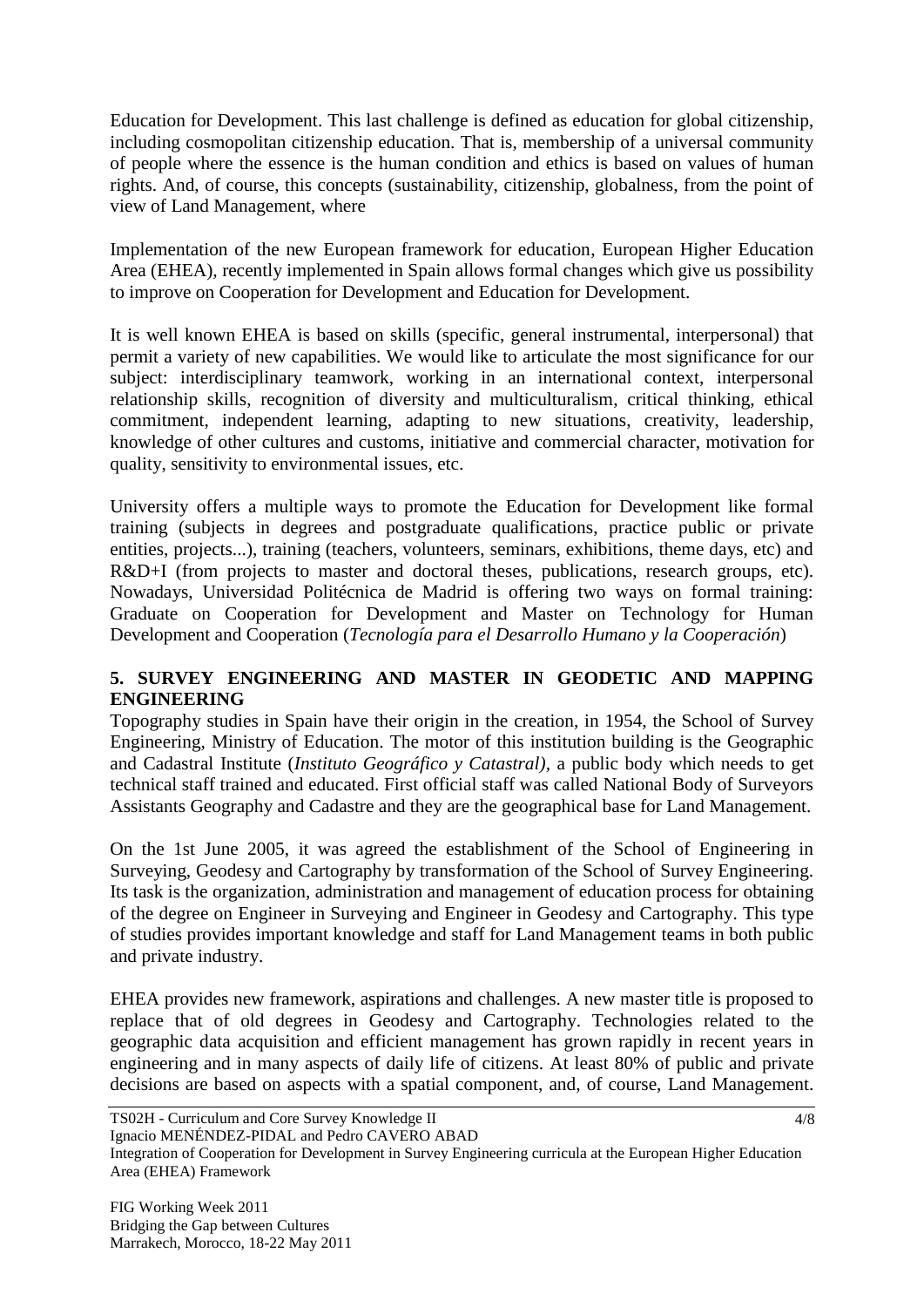For this reason, GIS and Cartography is often called "infrastructure of infrastructures". In order to meet take right decisions, all countries conduct systematic mapping projects in their territories at different scales and on multiple environmental phenomena and society in general.

These ideas involve also Cooperation for Development and Development through some of the skills provided by the master studies: ethical and professional attitude, respect for human rights and recognition of diversity and multiculturalism, recognition of equal opportunity principles and universal access and non-discrimination.

# **6. GEOMATIC LAND MANAGEMENT**

The master is developed with a modular structure within a thematic reference. The students might choose to structure learning according to their requirements. These are the three options (table 1):

- Spatial Information Management
- Geomatic Land Management
- Land Information Systems Management

The study strategy implies to implement Cooperation and Development into the Geomatic Land Management. So that, at the end of journey, the student has got the following skills in some level. All are according to the Development, Cooperation, Land Management, and the gap between cultures, uses or countries. Therefore, the expected results are:

- Identify all the elements of territory (layout and features)
- Provide negative/positive aspects that affect to territory.
- Get the basic documents (mapping) for the diagnosis of the territory.
- Recognize territorial elements which could help for achievement of the Millennium Development Goals.
- Analysis of the basic environmental parameters (risk, management, urban, etc)
- Interactions in the environment and human activities (infrastructures, urban, etc)

Next table 1 is showing the subject distribution in the option Geomatic Land Management. It is easy to find the mentioned goals and skills for each one. It is also showing, language, ECTS and semester where each one is applying. Under this scheme Cooperation for Development is found.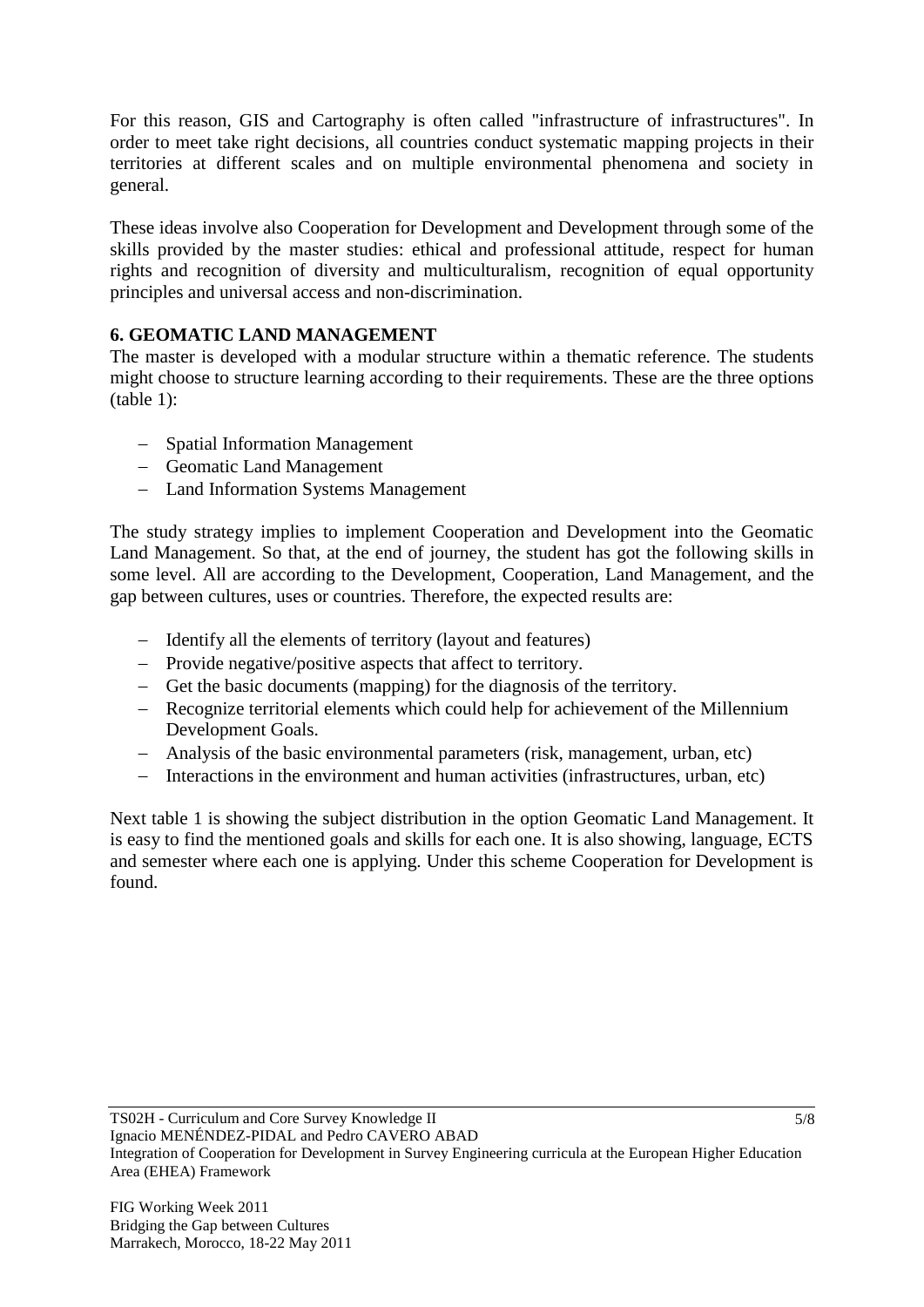| <b>Matter</b>                    | <b>Subject</b>                                                        | <b>Semester</b> | Type/<br><b>Language</b> | <b>ECTS</b>    |
|----------------------------------|-----------------------------------------------------------------------|-----------------|--------------------------|----------------|
| <b>Geomatic Land</b><br>Planning | Urban and rural development                                           | $\mathbf{1}$    | Ob/I/E                   | 4,5            |
|                                  | <b>Urban Networks and Systems</b>                                     | $\overline{1}$  | Ob/I/E                   | 3              |
|                                  | Land: administration, politics and<br>legal system.                   | $\mathbf{1}$    | Ob/E                     | 4,5            |
|                                  | Land economics                                                        | $\mathbf{1}$    | Ob/I/E                   | $\overline{3}$ |
|                                  | Metropolitan areas development.                                       | $\overline{2}$  | Ob/I/E                   | $\overline{3}$ |
|                                  | <b>Geologic Cartography applied to</b><br><b>Land Planning</b>        | $\overline{2}$  | Ob/E                     | 4,5            |
|                                  | <b>Land Information Management</b><br>System                          | $\overline{2}$  | Ob/I/E                   | 4,5            |
|                                  | <b>Cooperation for Development</b>                                    | $\overline{2}$  | Op                       | $\overline{3}$ |
|                                  | Land Conflicts Management.<br>International administrative<br>borders | 2               | <b>Op</b>                | 3              |
|                                  | <b>Land Distribution and</b><br>Management at coastal area            | 3               | Ob/E                     | 4,5            |
| Environmental<br>Engineering     | <b>Sustainable Development and</b><br>Environment                     | $\overline{2}$  | Ob/E                     | 3              |
|                                  | Natural Hazards Management.                                           | 3               | Ob/E                     | 4,5            |
|                                  | Danger and seismic risk                                               | 3               | Ob/I/E                   | 3              |
| Cadaster                         | Valuation methods. Financial<br>Concepts                              | 3               | Ob/E                     | 4,5            |
|                                  | Real Estate Valuation.<br><b>Information Analysis.</b>                | 3               | Ob/E                     | 4,5            |
|                                  | Property Management. Land<br><b>Register and Cadaster</b>             | $\overline{3}$  | Ob/E                     | 6              |

*Table 1. Modular structure master within a thematic reference*

*Source: Studies Plan of Master Universitario en Ingeniería Geodésica y Cartografía por la Universidad Politécnica de Madrid. Approval date 23/07/2010 by ANECA (National Agency for Evaluation and Accreditation of Quality)*

### **7. COOPERATION FOR DEVELOPMENT SUBJECT**

The subject deals to understanding about development aid and development cooperation, main principles and historical evolution, the complexity of measurement about human development and poverty and how it is suiting with Land Management, not only from decision makers point of view.

6/8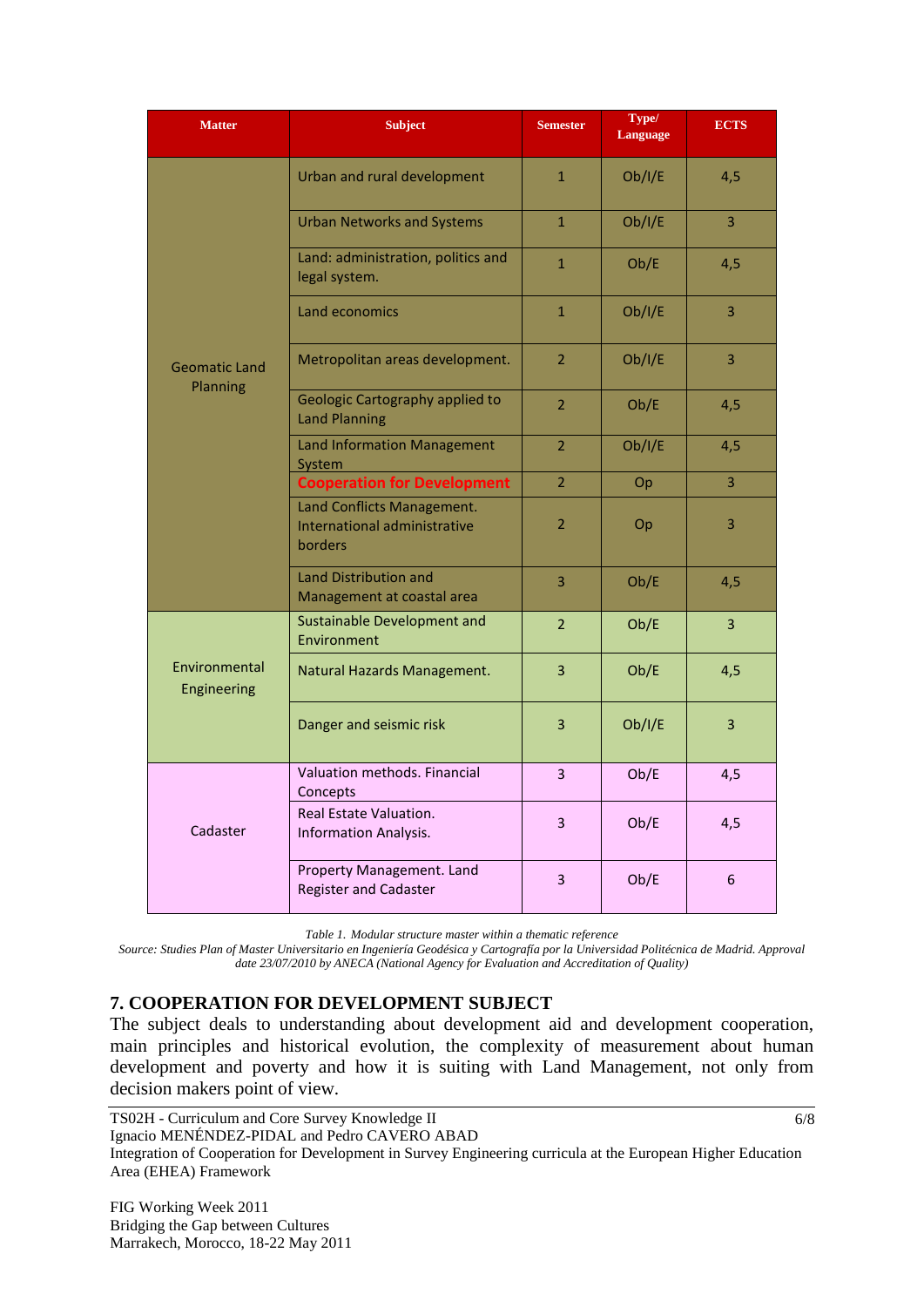A table of contents can summarize as the following:

- 1. Fundamental concepts.
- 2. Human Development
- 3. Measuring Human Development.
- 4. Inequality in Human Development.
- 5. Geography of Human Development.
- 6. Sustainable Development.
- 7. Development Theories
- 8. International organizations.
- 9. Geography of Underdevelopment.
- 10. Consequences of underdevelopment
- 11. Fight against underdevelopment.
- 12. Cooperation projects
- 13. Pilot Programs
- 14. Population and Resources
- 15. Crisis management.

### **8. CONCLUSIONS AND RESULTS**

As far as we know it is the first time that this subject is being offered in a formal training in Spanish Land Management studies. It implies the importance of the subject, the social demand, the involvement of the University to meet those demands and the European trend towards globalization approaches.

First results are showing the attention that the students are paying for it. Most of the students have chosen it. At same time, other subjects related to any kind of management are also selected. We have not got results for all master period, but it is predicted to evaluate the importance and relevance for students and future jobs.

We strongly believe that the result of having developed a degree with these features goes beyond the mere profession of Survey Engineering and proves the importance Land Management linked to importance of cultures. It is marking the understanding of differences between different parts of the world, different professional developments and different traditions and legislation.

### **REFERENCES**

- Proyecto de Ley de la Ciencia, la Tecnología y la Innovación. 19 de mayo de 2010. Ministerio de Ciencia e Innovación. Gobierno de España.
- Proyectos de Fin de Carrera en cooperación para el desarrollo. Actas de las Jornadas. Madrid 10 y 11 de Junio de 2008.
- Curso de Introducción a la Cooperación Universitaria para el Desarrollo ICE (UPM) Madrid 5-6-7 de julio de 2010. Profesores. D. Manuel Lambea Olgado y D. Rafael Miñano Rubio.
- Conclusions "Science against Poverty" Conference. La Granja, 8-9 April 2010. Ministerio de Ciencia e Innovación. Gobierno de España.

TS02H - Curriculum and Core Survey Knowledge II

Ignacio MENÉNDEZ-PIDAL and Pedro CAVERO ABAD

Integration of Cooperation for Development in Survey Engineering curricula at the European Higher Education Area (EHEA) Framework